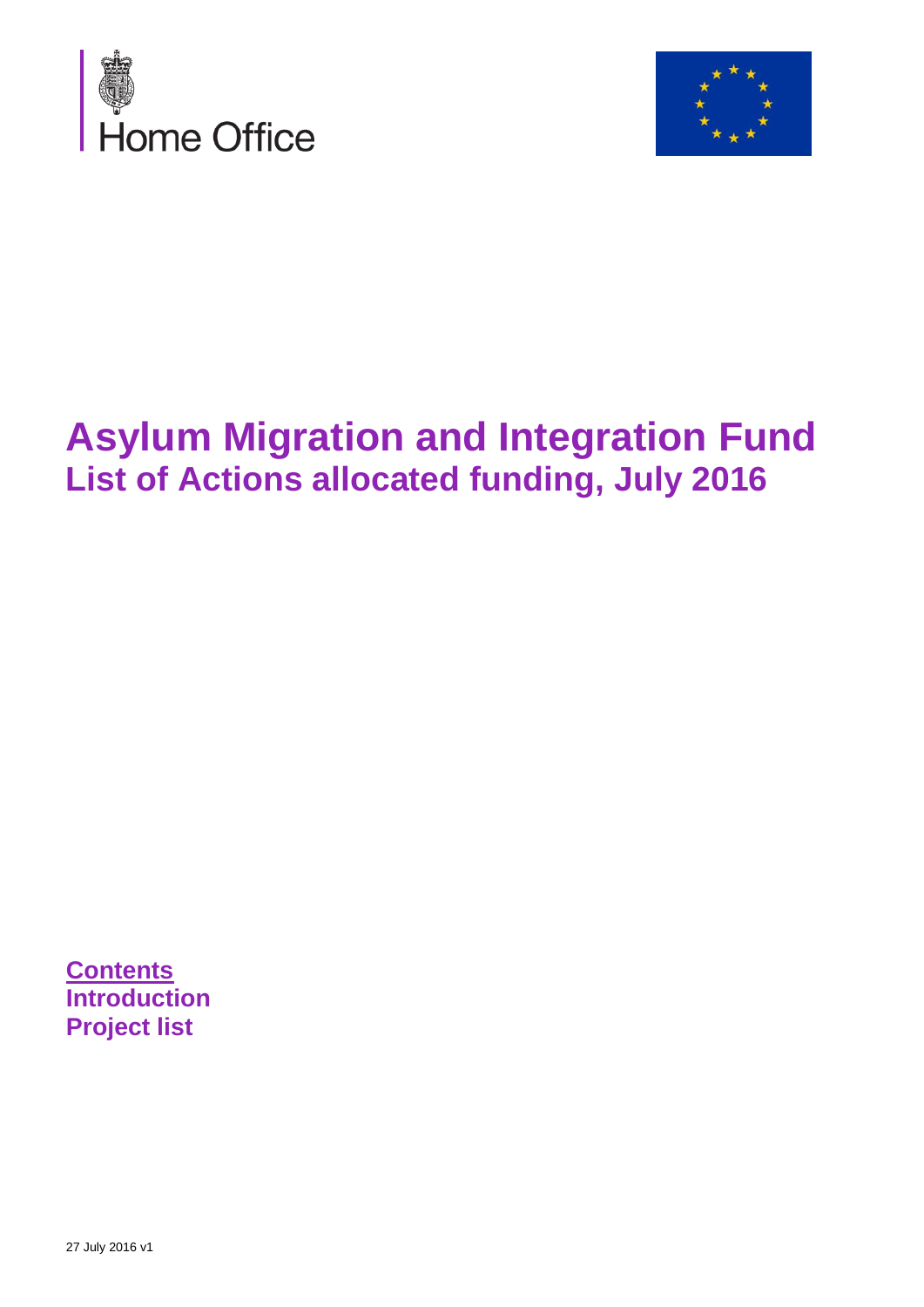## **Introduction**

The Asylum, Migration and Integration Fund (AMIF) was established on 16 April 2014 by the European Union as a Multi Annual Financial Framework to cover the period 2014 – 2020. The UK opted into AMIF, and was allocated €370m for use on UK priorities in the field of migration and integration.

AMIF is administered by the UK Responsible Authority, which is based in the Home Office European Funding Team. The Acts establishing AMIF are:

Regulation (EU) No. 514/2014 of the European Parliament and of the Council, and Regulation (EU) No. 516/2014 of the European Parliament and of the Council

Article 53 (2) of Reg 514/2014 states:

*Member States shall ensure transparency of the implementation of the national programmes and shall maintain a list of actions supported by each national programme which shall be accessible through the website or the website portal. The list of actions shall include updated information on the final beneficiaries, the names of the projects and the amount of Union funding allocated to them.*

This paper is therefore a list of the actions allocated AMIF funds in the UK. This will be updated on a annual basis.

Information on the UK priorities for AMIF can be found in the UK AMIF National Programme, published at: [www.gov.uk](http://www.gov.uk/)

UK Responsible Authority European Funding Team Home Office Capabilities and Resources 8<sup>th</sup> Floor Lunar House 40 Wellesley Road Croydon CR9 2BY Email: [AMIFEnquiries@homeoffice.gsi.gov.uk](mailto:AMIFEnquiries@homeoffice.gsi.gov.uk)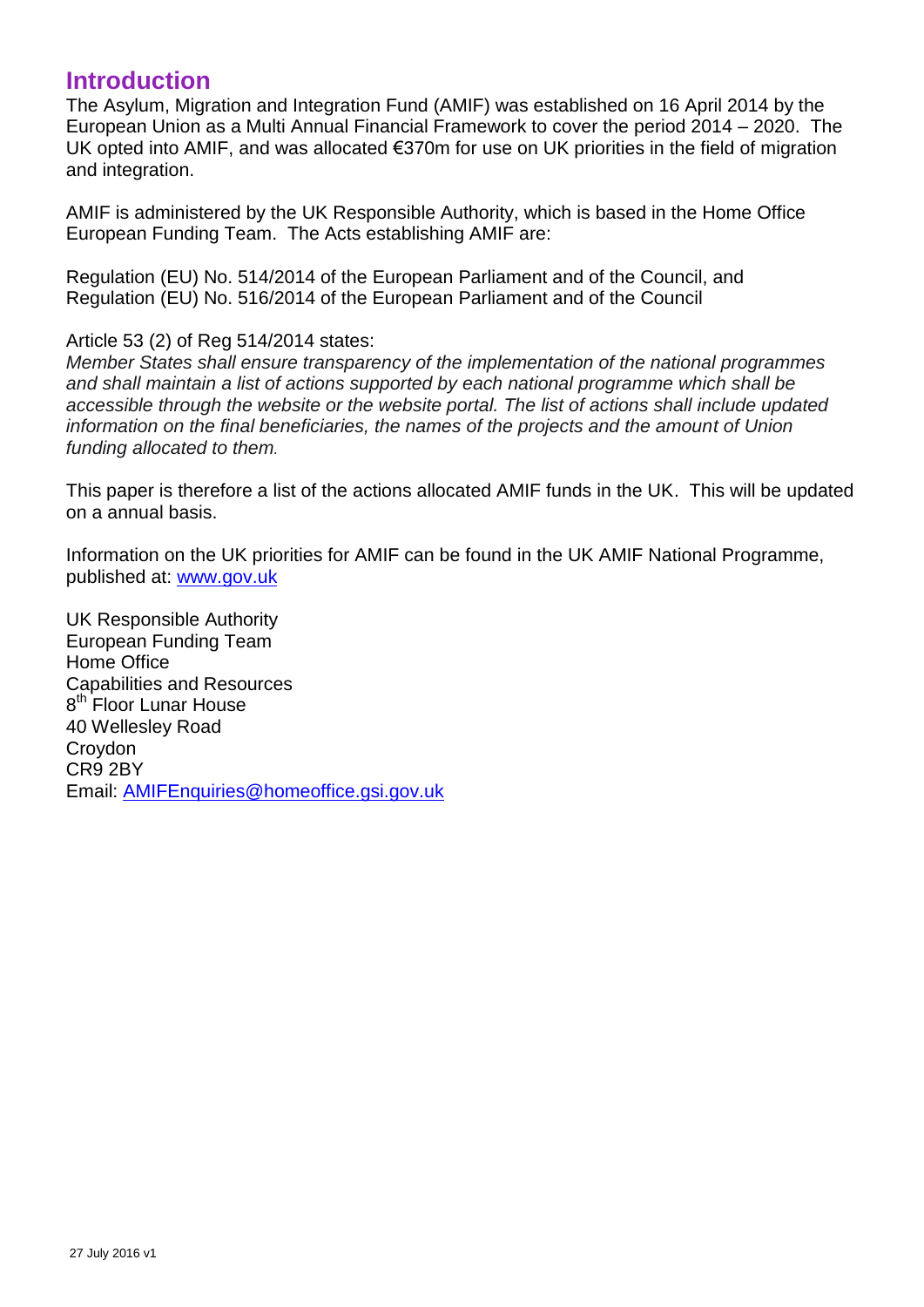| Project reference: UK/2015/PR/0001                                                                | Specific objective / National objective:                                                        |                                    |  |
|---------------------------------------------------------------------------------------------------|-------------------------------------------------------------------------------------------------|------------------------------------|--|
|                                                                                                   | SO3 - Return / NO2 - Return measures                                                            |                                    |  |
| <b>Project title: Assisted Voluntary Return Programme</b>                                         |                                                                                                 |                                    |  |
| Project summary: The overall aim of the AVR Programme is to provide an alternative to an enforced |                                                                                                 |                                    |  |
| removal for those TCNs who have no legal basis on which to remain in the UK, or who wish to leave |                                                                                                 |                                    |  |
|                                                                                                   | the UK prior to a decision being made. The AVR Programme is designed to achieve a dignified and |                                    |  |
| sustainable return for any individual leaving the UK voluntarily.                                 |                                                                                                 |                                    |  |
| Beneficiary official name: Home Office -                                                          | <b>Beneficiary short</b>                                                                        | Type of beneficiary: State/federal |  |
| <b>Immigration Enforcement</b>                                                                    | name: HO - IE                                                                                   | authorities                        |  |
| Reference to selection procedure:                                                                 | Type of procedure: Direct award                                                                 |                                    |  |
| DAB1                                                                                              |                                                                                                 |                                    |  |
| <b>AMIF commitment: £13,673,306.62</b>                                                            | Project dates: 01/04/14 - 31/12/15                                                              |                                    |  |

| Project reference: UK/2015/PR/0002                                                                          | Specific objective / National objective:   |                                           |  |
|-------------------------------------------------------------------------------------------------------------|--------------------------------------------|-------------------------------------------|--|
|                                                                                                             | SO3 - Return / NO2 - Return measures       |                                           |  |
| <b>Project title:</b> Re-documentation Operation and Projects                                               |                                            |                                           |  |
| <b>Project summary:</b> The overall aim of the project is to undertake activities to verify the nationality |                                            |                                           |  |
| and/or identity (and where necessary, obtain travel documentation) to facilitate the return of third        |                                            |                                           |  |
| country nationals (TCNs) that no longer have a right to remain in the UK. This project will cover the       |                                            |                                           |  |
| measures necessary for the preparation of return operations including activities relating to                |                                            |                                           |  |
| national/identity verification of TCNs in the country of origin and the UK. The project will also focus on  |                                            |                                           |  |
| co-operation with consular authorities of third countries with a view to obtaining travel documents,        |                                            |                                           |  |
| including inward visits from overseas officials and officials permanently based in the UK.                  |                                            |                                           |  |
| Beneficiary official name: Home Office -                                                                    | <b>Beneficiary short</b>                   | <b>Type of beneficiary: State/federal</b> |  |
| <b>Immigration Enforcement</b>                                                                              | name: HO - IE                              | authorities                               |  |
| Reference to selection procedure:                                                                           | Type of procedure: Direct award            |                                           |  |
| DAB <sub>1</sub>                                                                                            |                                            |                                           |  |
| <b>AMIF commitment: £1,941,946.06 Final</b>                                                                 | <b>Project dates: 01/04/15 - 31/03/17,</b> |                                           |  |

Project terminated 30/09/15

| Project reference: UK/2015/PR/0003                                                                  | Specific objective / National objective:                                                                 |                                    |  |
|-----------------------------------------------------------------------------------------------------|----------------------------------------------------------------------------------------------------------|------------------------------------|--|
|                                                                                                     | SO3 - Return / NO2 - Return measures                                                                     |                                    |  |
| <b>Project title: Facilitated Returns Scheme</b>                                                    |                                                                                                          |                                    |  |
|                                                                                                     | <b>Project summary:</b> The overall aim of the project is to provide reintegration assistance to non-EEA |                                    |  |
| Foreign National Offenders (FNO) through voluntary return and contribute to Immigration             |                                                                                                          |                                    |  |
| Enforcement's FNO removal target. The project will provide reintegration assistance and support via |                                                                                                          |                                    |  |
| IOM who will facilitate and provide necessary information with regards to accommodation, business   |                                                                                                          |                                    |  |
| and or education on return, whilst also supporting vulnerable returnees.                            |                                                                                                          |                                    |  |
| Beneficiary official name: Home Office -                                                            | <b>Beneficiary short</b>                                                                                 | Type of beneficiary: State/federal |  |
| <b>Immigration Enforcement</b>                                                                      | name: HO - IE                                                                                            | authorities                        |  |
| Reference to selection procedure:                                                                   | Type of procedure: Direct award                                                                          |                                    |  |
| DAB <sub>1</sub>                                                                                    |                                                                                                          |                                    |  |
| <b>AMIF commitment: £1,642,240.07</b>                                                               | Project dates: 01/04/15 - 31/12/15                                                                       |                                    |  |

amount due to be calculated following

audit after termination.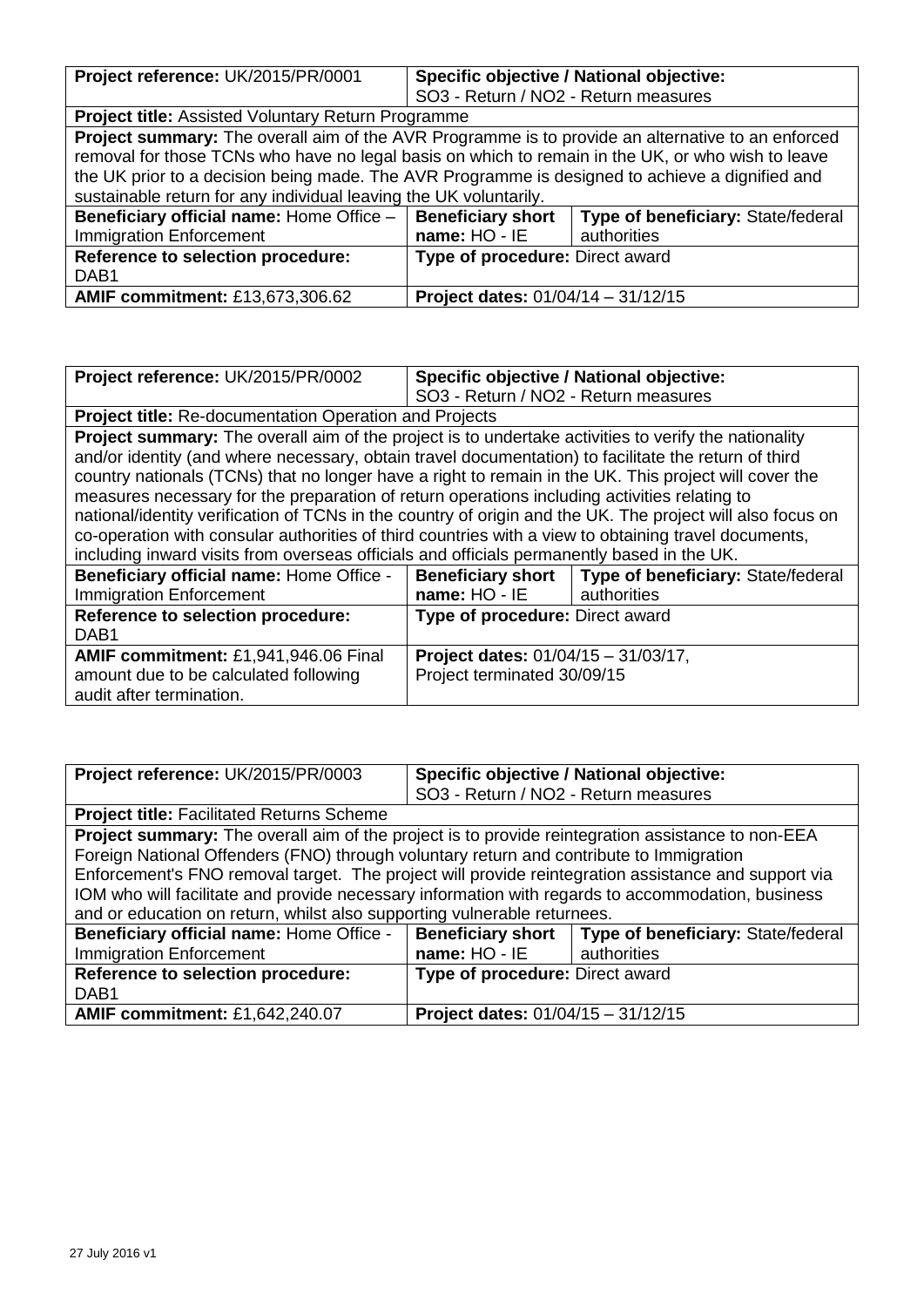| Project reference: UK/2015/PR/0004                                                                           | Specific objective / National objective:  |                                    |
|--------------------------------------------------------------------------------------------------------------|-------------------------------------------|------------------------------------|
|                                                                                                              | SO3 - Return / NO2 - Return measures      |                                    |
| <b>Project title: Family Returns Unit</b>                                                                    |                                           |                                    |
| <b>Project summary:</b> The overall aim of the project is to return families after all outstanding claims to |                                           |                                    |
| remain in the UK have been refused, whilst meeting the requirement to comply with the statutory child        |                                           |                                    |
| safeguarding duty under S55 of the Borders, Citizenship and Immigration Act 2009. A family for the           |                                           |                                    |
| purpose of this project must consist of at least 1 adult and 1 dependant child under the age of 18           |                                           |                                    |
| years, who are imminently removable.                                                                         |                                           |                                    |
| Beneficiary official name: Home Office -                                                                     | <b>Beneficiary short</b>                  | Type of beneficiary: State/federal |
| <b>Immigration Enforcement</b>                                                                               | name: HO - IE                             | authorities                        |
| Reference to selection procedure:<br>Type of procedure: Direct award                                         |                                           |                                    |
| DAB <sub>1</sub>                                                                                             |                                           |                                    |
| <b>AMIF commitment: £5,345,227.08</b>                                                                        | <b>Project dates: 01/04/14 - 31/03/16</b> |                                    |

| Project reference: UK/2015/PR/0005                                                                    |                                      | Specific objective / National objective: |
|-------------------------------------------------------------------------------------------------------|--------------------------------------|------------------------------------------|
|                                                                                                       | SO3 - Return / NO2 - Return measures |                                          |
| <b>Project title: Hibiscus Initiatives</b>                                                            |                                      |                                          |
| Project summary: The purpose of the operation is to support the UK priority on returns by             |                                      |                                          |
| contributing towards 600 successful, compliant returns per year. The project will provide independent |                                      |                                          |
| advice to those in immigration detention at Yarl's Wood, Colnbrook and Harmondsworth immigration      |                                      |                                          |
| removal centres (IRCs) to encourage them to comply with the returns process thereby increasing the    |                                      |                                          |
| number of compliant returns, reducing the number of escorted returns and the average number of        |                                      |                                          |
| days in detention at the three IRCs and allowing detainees to return home with dignity.               |                                      |                                          |
| Beneficiary official name: Home Office -                                                              | <b>Beneficiary short</b>             | Type of beneficiary: State/federal       |
| <b>Immigration Enforcement</b>                                                                        | name: HO - IE                        | authorities                              |
| Reference to selection procedure:                                                                     | Type of procedure: Direct award      |                                          |
| $\mathsf{DAD4}$                                                                                       |                                      |                                          |

| DAB <sub>1</sub>                    |                                    |
|-------------------------------------|------------------------------------|
| <b>AMIF commitment: £300,000.00</b> | Project dates: 01/04/15 - 31/03/16 |

| Project reference: UK/2015/PR/0006                                                                                                                                                                                                                                                                                                                                                                                                | Specific objective / National objective:  |                                    |
|-----------------------------------------------------------------------------------------------------------------------------------------------------------------------------------------------------------------------------------------------------------------------------------------------------------------------------------------------------------------------------------------------------------------------------------|-------------------------------------------|------------------------------------|
|                                                                                                                                                                                                                                                                                                                                                                                                                                   | SO3 - Return / NO2 - Return measures      |                                    |
| Project title: Central Voluntary Departure Team                                                                                                                                                                                                                                                                                                                                                                                   |                                           |                                    |
| <b>Project summary:</b> The primary aims of the service are to encourage TCNs with no right to remain in<br>the UK to leave on a voluntary basis, this will be through a dedicated team TCNs can contact who will<br>discuss options and possible sanctions (such as re-entry bans), and if proceeding to departure<br>organise tickets, travel documents and removing any barriers in getting TCNs to departure point.           |                                           |                                    |
| The outcomes of the project will be: increased volume of vol deps, earlier vol deps, reduced time<br>between initial contact and vol dep, more cases progressed towards vol dep, reduced number of failed<br>departures, minimised cost of tickets, simplification of process of vol dep, and reducing the overall<br>departure cost of vol deps.<br>The project will work by direct contact with TCNs to achieve 18546 vol deps. |                                           |                                    |
| Beneficiary official name: Home Office -                                                                                                                                                                                                                                                                                                                                                                                          | <b>Beneficiary short</b>                  | Type of beneficiary: State/federal |
| <b>Immigration Enforcement</b>                                                                                                                                                                                                                                                                                                                                                                                                    | name: $HO - IE$                           | authorities                        |
| Type of procedure: Direct award<br>Reference to selection procedure:<br>DAB <sub>1</sub>                                                                                                                                                                                                                                                                                                                                          |                                           |                                    |
| AMIF commitment: £2,250,000.00 Final                                                                                                                                                                                                                                                                                                                                                                                              | <b>Project dates: 01/04/15 - 31/03/17</b> |                                    |
| amount due to be calculated following<br>audit after termination.                                                                                                                                                                                                                                                                                                                                                                 | Project terminated 31/12/15               |                                    |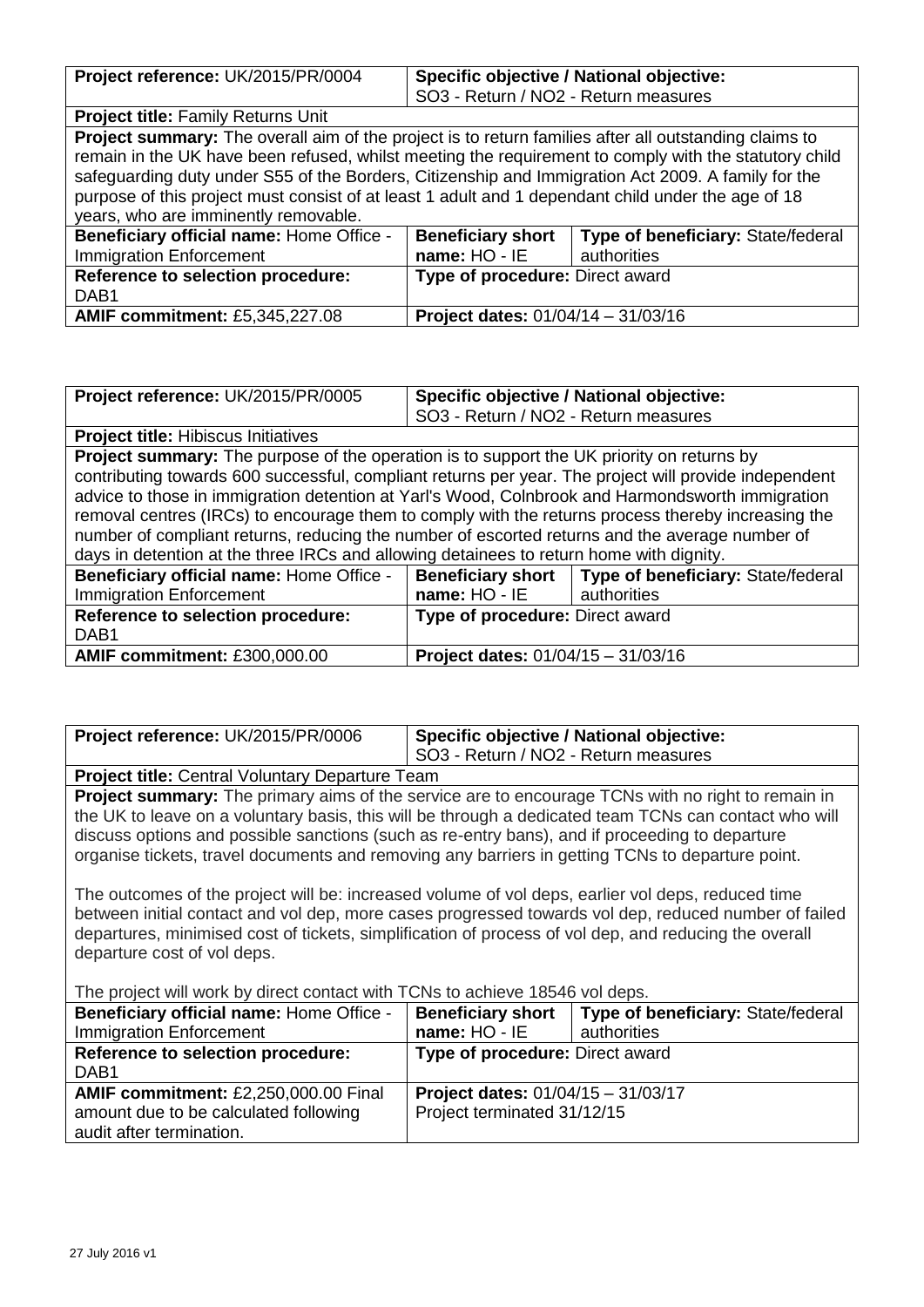| Project reference: UK/2015/PR/0007                                                                                                                                                                                                                                                                                                                                                                                                                                                                                                                           | Specific objective / National objective:                                                       |  |  |
|--------------------------------------------------------------------------------------------------------------------------------------------------------------------------------------------------------------------------------------------------------------------------------------------------------------------------------------------------------------------------------------------------------------------------------------------------------------------------------------------------------------------------------------------------------------|------------------------------------------------------------------------------------------------|--|--|
|                                                                                                                                                                                                                                                                                                                                                                                                                                                                                                                                                              | SO3 - Return / NO2 - Return measures                                                           |  |  |
| <b>Project title: Pilgrims Escorting Service</b>                                                                                                                                                                                                                                                                                                                                                                                                                                                                                                             |                                                                                                |  |  |
| <b>Project summary:</b> The project will provide a detainee escorting service to Somalia and other<br>countries with a fragile security environment as defined by the Foreign and Commonwealth Office<br>travel advice. The project will deliver a unique solution and provides for enforced returns to be<br>operationally viable to countries that the current escorting contractor is unable to travel to. Without this<br>project there would be no mechanism to carry out escorted enforced returns to countries with fragile<br>security environments. |                                                                                                |  |  |
| Beneficiary official name: Home Office -<br><b>Immigration Enforcement</b>                                                                                                                                                                                                                                                                                                                                                                                                                                                                                   | <b>Beneficiary short</b><br>Type of beneficiary: State/federal<br>name: HO - IE<br>authorities |  |  |
| Reference to selection procedure:<br>DAB <sub>1</sub>                                                                                                                                                                                                                                                                                                                                                                                                                                                                                                        | Type of procedure: Direct award                                                                |  |  |
| AMIF commitment: £801,709.16 Project<br>terminated prior to any payment so actual                                                                                                                                                                                                                                                                                                                                                                                                                                                                            | <b>Project dates: 01/04/15 - 31/03/17</b><br>Project terminated 01/07/15                       |  |  |
| value is £0.00.                                                                                                                                                                                                                                                                                                                                                                                                                                                                                                                                              |                                                                                                |  |  |

| Project reference: UK/2015/PR/0008                                                                     | Specific objective / National objective:  |                                    |
|--------------------------------------------------------------------------------------------------------|-------------------------------------------|------------------------------------|
|                                                                                                        | SO3 - Return / NO2 - Return measures      |                                    |
| <b>Project title:</b> Return of irregular migrants by charter flight (excluding Nigeria/Ghana 2014/15) |                                           |                                    |
| Project summary: To undertake removals of irregular migrants to their country of origin on charter     |                                           |                                    |
| flights with escorts. The principal countries to which returns are made are Pakistan, Nigeria, Ghana,  |                                           |                                    |
| Afghanistan and Albania (also assisting France to remove to Albania). Other countries can be included  |                                           |                                    |
| if there is an operational need. Charter returns have accounted for approximately 15% of all UK        |                                           |                                    |
| enforced returns in previous years, and this project will help maintain this level of charter returns. |                                           |                                    |
| Charter flights will be used for cases where voluntary return is not suitable or has been refused.     |                                           |                                    |
| Beneficiary official name: Home Office -                                                               | <b>Beneficiary short</b>                  | Type of beneficiary: State/federal |
| <b>Immigration Enforcement</b>                                                                         | name: $HO - IE$                           | authorities                        |
| Reference to selection procedure:                                                                      | Type of procedure: Direct award           |                                    |
| DAB <sub>1</sub>                                                                                       |                                           |                                    |
| <b>AMIF commitment: £18,672,915.07</b>                                                                 | <b>Project dates: 01/04/14 - 31/03/16</b> |                                    |

| Project reference: UK/2015/PR/0009                                                                       | Specific objective / National objective: |                                           |
|----------------------------------------------------------------------------------------------------------|------------------------------------------|-------------------------------------------|
|                                                                                                          | SO3 - Return / NO2 - Return measures     |                                           |
| <b>Project title:</b> Return of irregular migrants by charter flight (staffing and escorting costs)      |                                          |                                           |
| Project summary: To fund staff and escort cots for the work undertaken in project: UK/2015/PR/0008,      |                                          |                                           |
| which is to: undertake removals of irregular migrants to their country of origin on charter flights with |                                          |                                           |
| escorts. The principal countries to which returns are made are Pakistan, Nigeria, Ghana, Afghanistan     |                                          |                                           |
| and Albania (in partnership with France). Other countries can be included if there is an operational     |                                          |                                           |
| need. Charter returns have accounted for approximately 15% of all UK enforced returns in previous        |                                          |                                           |
| years, and this project will help maintain this level of charter returns.                                |                                          |                                           |
| Beneficiary official name: Home Office -                                                                 | <b>Beneficiary short</b>                 | <b>Type of beneficiary: State/federal</b> |
| <b>Immigration Enforcement</b>                                                                           | name: $HO - IE$                          | authorities                               |
| Reference to selection procedure:                                                                        | Type of procedure: Direct award          |                                           |
| DAB <sub>1</sub>                                                                                         |                                          |                                           |
| <b>AMIF commitment: 5,778,808.92</b>                                                                     | Project dates: 01/04/14 - 31/03/16       |                                           |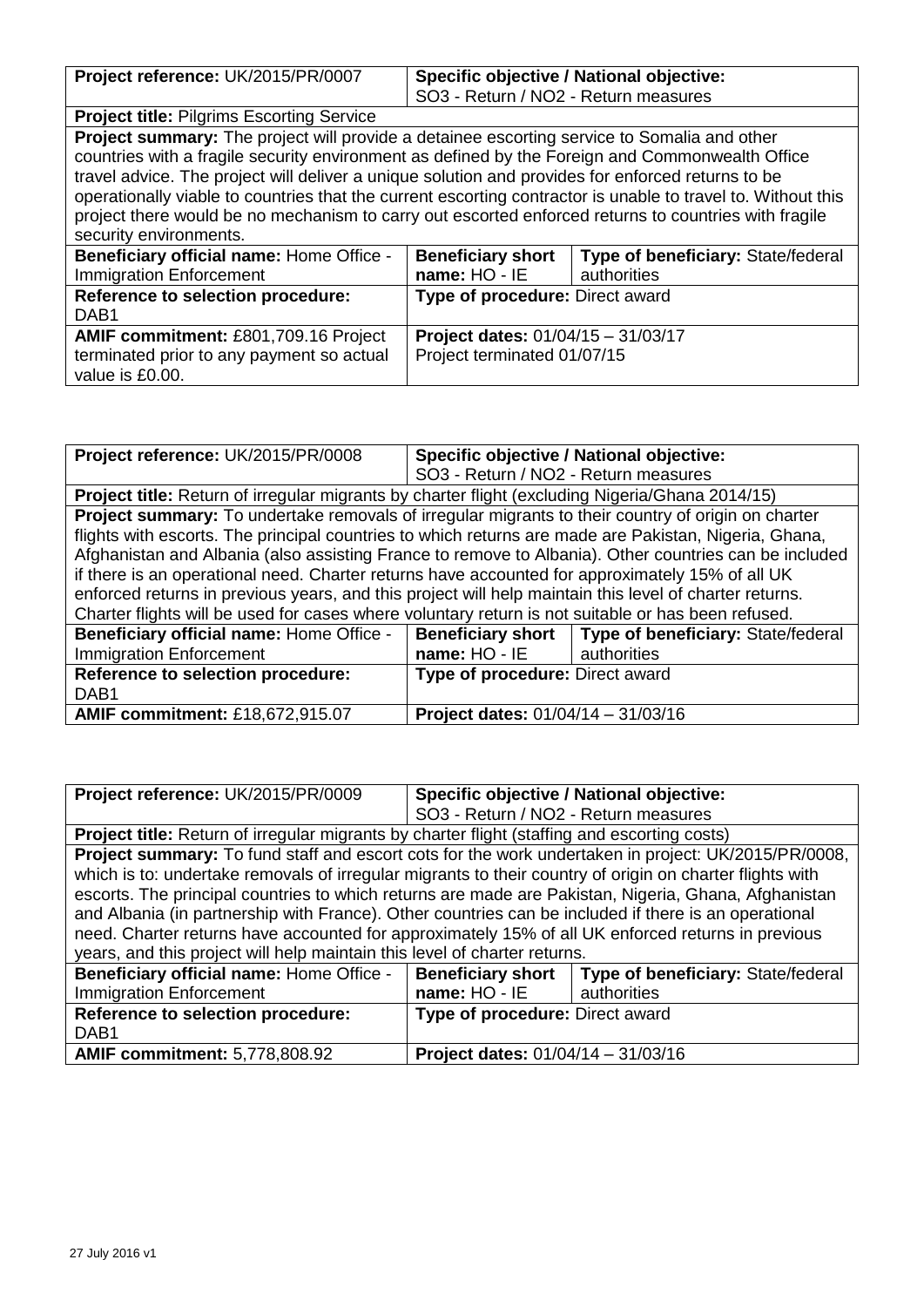| Project reference: UK/2015/PR/0010                                                                         | Specific objective / National objective:                                                                    |                                    |  |
|------------------------------------------------------------------------------------------------------------|-------------------------------------------------------------------------------------------------------------|------------------------------------|--|
|                                                                                                            | SO2 - Legal Migration / NO2 - Integration                                                                   |                                    |  |
| <b>Project title:</b> Gateway Resettlement Programme - Statutory Service Provision                         |                                                                                                             |                                    |  |
| <b>Project summary:</b> The overall aim of the project is to resettle 1500 refugees to the UK over 2 years |                                                                                                             |                                    |  |
| from various countries across the world and ensure they are provided with necessary support for 12         |                                                                                                             |                                    |  |
|                                                                                                            | months after arrival after arrival to facilitate their long term settlement - specifically working together |                                    |  |
| with statutory service providers to ensure health and education needs are met.                             |                                                                                                             |                                    |  |
| Beneficiary official name: Home Office -                                                                   | <b>Beneficiary short</b>                                                                                    | Type of beneficiary: State/federal |  |
| UK Visas and Immigration                                                                                   | $name: HO - UKVI$   authorities                                                                             |                                    |  |
| Reference to selection procedure:                                                                          | Type of procedure: Direct award                                                                             |                                    |  |
| DAB <sub>3</sub>                                                                                           |                                                                                                             |                                    |  |
| <b>AMIF commitment: £8,553,496.00</b>                                                                      | Project dates: 01/04/14 - 31/03/17                                                                          |                                    |  |

| Project reference: UK/2015/PR/0011     | Specific objective / National objective:                                                                 |                                                        |  |
|----------------------------------------|----------------------------------------------------------------------------------------------------------|--------------------------------------------------------|--|
|                                        | SO2 - Legal Migration / NO2 - Integration                                                                |                                                        |  |
|                                        | Project title: Syrian Vulnerable Persons Relocation Scheme - Statutory Service Provision                 |                                                        |  |
|                                        | <b>Project summary:</b> To resettle 350 Syrians to the UK in 2014/15 and 2015/16 and provide support for |                                                        |  |
|                                        | a period of 12 months after arrival ensuring access to health and education provision.                   |                                                        |  |
| Beneficiary official name: Home Office |                                                                                                          | Beneficiary short   Type of beneficiary: State/federal |  |
| UK Visas and Immigration               | name: HO - UKVI                                                                                          | authorities                                            |  |
| Reference to selection procedure:      | Type of procedure: Direct award                                                                          |                                                        |  |
| DAB <sub>3</sub>                       |                                                                                                          |                                                        |  |
| <b>AMIF commitment: £3,449,104.88</b>  | Project dates: 01/03/14 - 28/02/17                                                                       |                                                        |  |

| Project reference: UK/2016/PR/0012                                                                      | Specific objective / National objective:                                                              |                                    |  |
|---------------------------------------------------------------------------------------------------------|-------------------------------------------------------------------------------------------------------|------------------------------------|--|
|                                                                                                         | SO3 - Return / NO2 - Return measures                                                                  |                                    |  |
| <b>Project title: Facilitated Return Scheme (FRS) 2</b>                                                 |                                                                                                       |                                    |  |
|                                                                                                         | <b>Project summary:</b> To provide reintegration assistance to 975 non-EEA foreign national offenders |                                    |  |
| (FNOs) removed to their home country through voluntary return from 01/01/16 to 31/03/17. The project    |                                                                                                       |                                    |  |
| will provide value for money by promoting compliance with the removals process at an early stage.       |                                                                                                       |                                    |  |
| Returnees receive an initial £500 on a cash-card immediately prior to departure to cover their costs on |                                                                                                       |                                    |  |
| arrival, the remaining amount is loaded to the card following contact with IOM in the home country to   |                                                                                                       |                                    |  |
| discuss support needs.                                                                                  |                                                                                                       |                                    |  |
| Beneficiary official name: Home Office -                                                                | <b>Beneficiary short</b>                                                                              | Type of beneficiary: State/federal |  |
| <b>Immigration Enforcement</b>                                                                          | name: HO - IE                                                                                         | authorities                        |  |
| <b>Reference to selection procedure:</b>                                                                | Type of procedure: Direct award                                                                       |                                    |  |
| DAB4                                                                                                    |                                                                                                       |                                    |  |
| <b>AMIF commitment: £2,627,875.31</b>                                                                   | Project dates: 01/01/16 - 31/03/17                                                                    |                                    |  |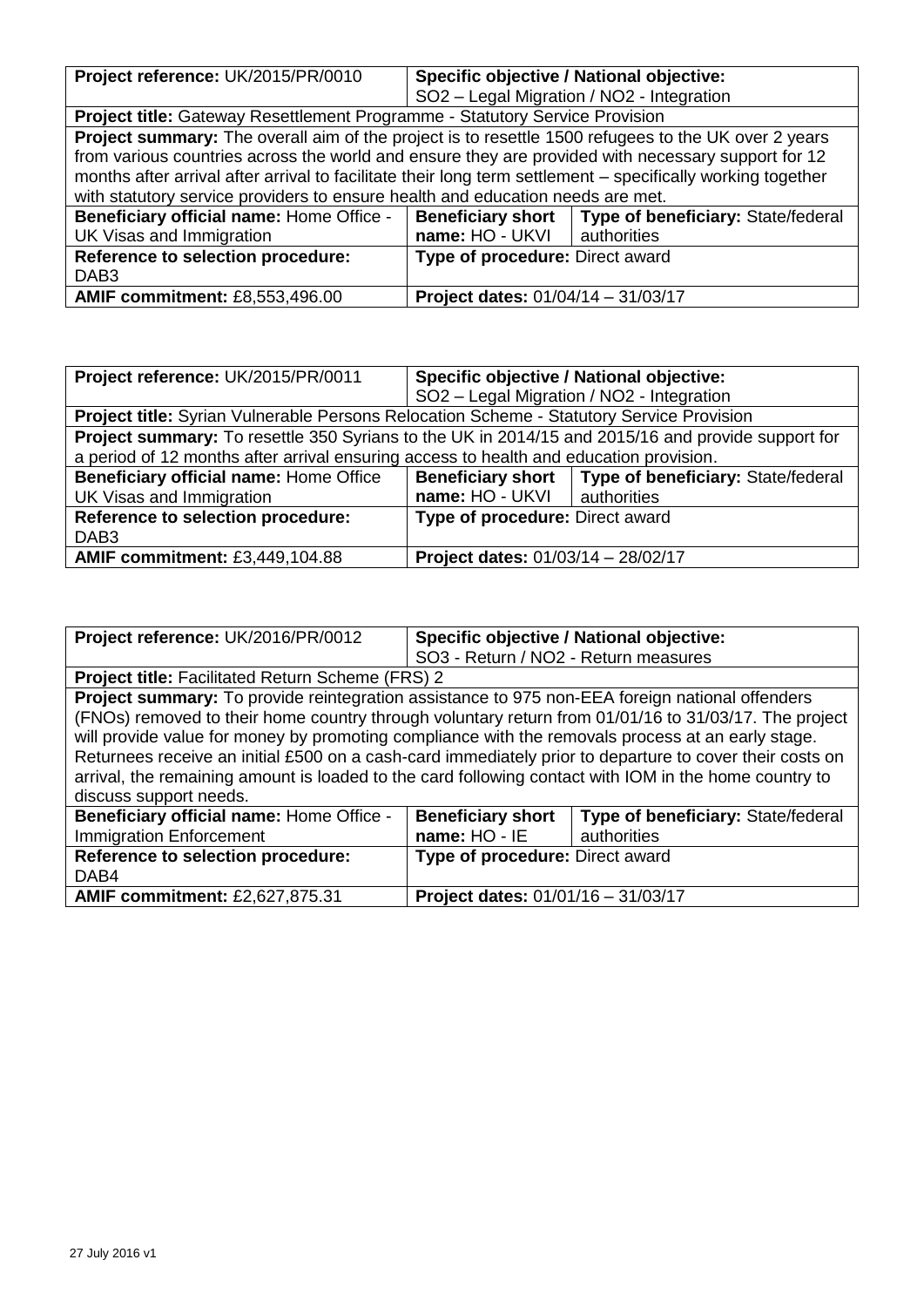| Project reference: UK/2016/PR/0013                                                                               | Specific objective / National objective:  |                                            |
|------------------------------------------------------------------------------------------------------------------|-------------------------------------------|--------------------------------------------|
|                                                                                                                  |                                           | SO3 - Return / NO1 - Accompanying measures |
| <b>Project title: Verification Project</b>                                                                       |                                           |                                            |
| <b>Project summary:</b> The aim of the project is to undertake activities to verify the nationality and identity |                                           |                                            |
| to facilitate the return of TCNs that no longer have a right to remain in the UK. The project will               |                                           |                                            |
| arrange:                                                                                                         |                                           |                                            |
| - foreign officials from UK based embassies to conduct 146 routine nationality and identity verification         |                                           |                                            |
| interviews at removal and reporting centres;                                                                     |                                           |                                            |
| - foreign officials from 5 countries (which may change over the project period) to visit the UK to               |                                           |                                            |
| conduct 36 nationality and identity interview missions, currently panned for officials from: China,              |                                           |                                            |
| Vietnam, Pakistan, Nigeria & Sierra Leone;                                                                       |                                           |                                            |
| - foreign officials to be seconded to the UK to conduct 694 scheduled nationality and identity                   |                                           |                                            |
| verification interviews.                                                                                         |                                           |                                            |
| This work will provide support for travel documentation to enable the removal of difficult cases.                |                                           |                                            |
| Beneficiary official name: Home Office -                                                                         | <b>Beneficiary short</b>                  | Type of beneficiary: State/federal         |
| <b>Immigration Enforcement</b>                                                                                   | name: HO - IE                             | authorities                                |
| Type of procedure: Direct award<br>Reference to selection procedure:                                             |                                           |                                            |
| DAB4                                                                                                             |                                           |                                            |
| <b>AMIF commitment: £1,053,912.51 Final</b>                                                                      | <b>Project dates: 01/01/16 - 31/12/17</b> |                                            |
| amount to be assessed following audit                                                                            | Project closed 31/03/16                   |                                            |
| after closure.                                                                                                   |                                           |                                            |

| Project reference: UK/2016/PR/0014                                                                 | Specific objective / National objective:                                                                    |                                    |  |
|----------------------------------------------------------------------------------------------------|-------------------------------------------------------------------------------------------------------------|------------------------------------|--|
|                                                                                                    | SO1 - Asylum / NO1 - Reception/asylum                                                                       |                                    |  |
|                                                                                                    | <b>Project title:</b> Asylum Support Application UK                                                         |                                    |  |
|                                                                                                    | <b>Project summary:</b> The project is to prevent destitution by facilitating access to statutory financial |                                    |  |
| support and accommodation for eligible adult asylum seekers in the UK. The project will centralise |                                                                                                             |                                    |  |
| assistance with completion of applications for asylum support for a minimum of 15000 adult asylum  |                                                                                                             |                                    |  |
| seekers per year. he service is contracted to Migrant Help by the Home Office. Migrant Help will:  |                                                                                                             |                                    |  |
| - advise applicants what supporting evidence is required, and assist with submission of evidence;  |                                                                                                             |                                    |  |
|                                                                                                    | - check applications, verifying eligibility and ensuring the application has been completed correctly;      |                                    |  |
| - signposting asylum seekers to other services they may make use of                                |                                                                                                             |                                    |  |
| - follow up applications where necessary.                                                          |                                                                                                             |                                    |  |
| Beneficiary official name: Home Office -                                                           | <b>Beneficiary short</b>                                                                                    | Type of beneficiary: State/federal |  |
| UK Visas and Immigration                                                                           | name: HO - UKVI                                                                                             | authorities                        |  |
| Reference to selection procedure:                                                                  | Type of procedure: Direct award                                                                             |                                    |  |
| DAB <sub>5</sub>                                                                                   |                                                                                                             |                                    |  |
| <b>AMIF commitment: £3,694,544.69</b>                                                              | Project dates: 01/04/14 - 31/03/17                                                                          |                                    |  |

| Project reference: UK/2016/PR/0015                                                                    | Specific objective / National objective: |                                    |
|-------------------------------------------------------------------------------------------------------|------------------------------------------|------------------------------------|
|                                                                                                       | SO1 - Asylum / NO2 - Evaluation          |                                    |
| Project title: Country Information Needs and Fact Finding Research                                    |                                          |                                    |
| <b>Project summary:</b> To analyse and identify country of origin information (COI) needs/gaps in key |                                          |                                    |
| asylum intake countries for asylum decision makers. 6 countries will be the focus of the project and  |                                          |                                    |
| cover a single or range of issues, initially these will be: Eritrea, Sudan and Sri Lanka. For each    |                                          |                                    |
| country the project will:                                                                             |                                          |                                    |
| - review asylum decisions and appeals outcomes, asylum statistics and user surveys to determine the   |                                          |                                    |
| <b>COI</b> requirements                                                                               |                                          |                                    |
| - identify COI sources and conduct fact finding research both in the UK and overseas                  |                                          |                                    |
| - publish the results of research and produce updated COI reports                                     |                                          |                                    |
| - review the use of the new reports and research                                                      |                                          |                                    |
| Beneficiary official name: Home Office -                                                              | <b>Beneficiary short</b>                 | Type of beneficiary: State/federal |
| UK Visas and Immigration                                                                              | name: HO - UKVI                          | authorities                        |
| Peference to celection procedure:                                                                     | Tung of procedure: Direct award          |                                    |

| <b>Deligitually Unividental Partie.</b> Home University | <b>PUILDING AND A SHOLL</b>            | <b>I</b> ype of belieffedd y. Oldic/Icucial |
|---------------------------------------------------------|----------------------------------------|---------------------------------------------|
| UK Visas and Immigration                                | name: HO - UKVI                        | authorities                                 |
| Reference to selection procedure:                       | <b>Type of procedure: Direct award</b> |                                             |
| DAB <sub>5</sub>                                        |                                        |                                             |
| <b>AMIF commitment: £160,500.00</b>                     | Project dates: $01/01/16 - 31/03/18$   |                                             |
|                                                         |                                        |                                             |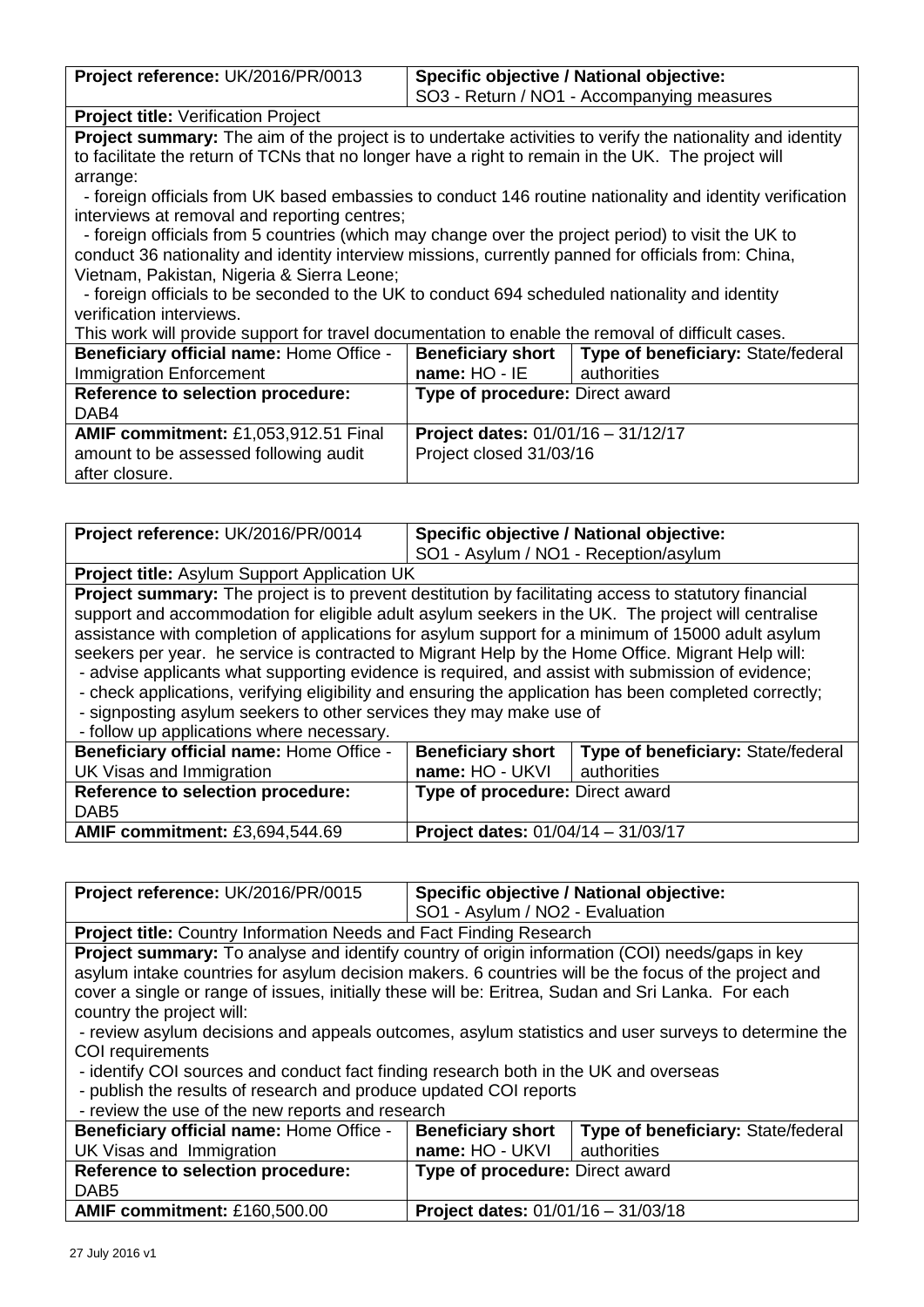| Project reference: UK/2016/PR/0016                                                                         | Specific objective / National objective:                                                         |                                    |  |
|------------------------------------------------------------------------------------------------------------|--------------------------------------------------------------------------------------------------|------------------------------------|--|
|                                                                                                            | SO1 - Asylum / NO2 - Evaluation                                                                  |                                    |  |
| <b>Project title: Asylum Impact Analysis Tool</b>                                                          |                                                                                                  |                                    |  |
| <b>Project summary:</b> The aim of the project is to design and build a system for assessing the impact of |                                                                                                  |                                    |  |
| increases/decreases of a range of input variables across the asylum system. The tool will map the          |                                                                                                  |                                    |  |
|                                                                                                            | end-to-end asylum process and illustrate the impact of increased intake (as an example) on wider |                                    |  |
| Home Office operations such as: casework; asylum support; appeals; immigration enforcement.                |                                                                                                  |                                    |  |
| Beneficiary official name: Home Office -                                                                   | <b>Beneficiary short</b>                                                                         | Type of beneficiary: State/federal |  |
| UK Visas and Immigration                                                                                   | <b>name:</b> HO - UKVI authorities                                                               |                                    |  |
| Reference to selection procedure:                                                                          | Type of procedure: Direct award                                                                  |                                    |  |
| DAB7                                                                                                       |                                                                                                  |                                    |  |
| AMIF commitment: £61,230.75 Actual                                                                         | <b>Project dates: <math>01/04/16 - 31/12/16</math></b>                                           |                                    |  |
| cost following closure of project was £0.00                                                                | Project closed 12/05/16                                                                          |                                    |  |

| Project reference: UK/2016/PR/0017                                                                     | Specific objective / National objective:                                                            |                                    |  |
|--------------------------------------------------------------------------------------------------------|-----------------------------------------------------------------------------------------------------|------------------------------------|--|
|                                                                                                        | SO1 - Asylum / NO1 - Reception/asylum                                                               |                                    |  |
| <b>Project title: Asylum Operations Training</b>                                                       |                                                                                                     |                                    |  |
|                                                                                                        | Project summary: The project will fundamentally review and expand existing UKVI Asylum              |                                    |  |
| Operations training modules, with a view to redevelop, reinvigorate and professionalise the materials, |                                                                                                     |                                    |  |
| delivery and structure. This will particularly focus on the 5 week foundation training programme (FTP) |                                                                                                     |                                    |  |
|                                                                                                        | delivered to all new asylum caseworkers. The project will deliver the revised FTP to 150 new asylum |                                    |  |
| caseworkers and updated refresher training to 350 currently employed caseworkers. This will increase   |                                                                                                     |                                    |  |
| the quality of initial decision making.                                                                |                                                                                                     |                                    |  |
| Beneficiary official name: Home Office -                                                               | <b>Beneficiary short</b>                                                                            | Type of beneficiary: State/federal |  |
| UK Visas and Immigration                                                                               | name: HO - UKVI                                                                                     | authorities                        |  |
| Reference to selection procedure:                                                                      | Type of procedure: Direct award                                                                     |                                    |  |
| DAB7                                                                                                   |                                                                                                     |                                    |  |
| <b>AMIF commitment: £1,739,671.24</b>                                                                  | <b>Project dates: 01/04/16 - 31/03/19</b>                                                           |                                    |  |

| Project reference: UK/2016/PR/0018                                                                    | Specific objective / National objective:                                                                   |                                    |  |
|-------------------------------------------------------------------------------------------------------|------------------------------------------------------------------------------------------------------------|------------------------------------|--|
|                                                                                                       | SO1 - Asylum / NO1 - Reception/asylum                                                                      |                                    |  |
| <b>Project title:</b> Summary Methodology and Digital Interviews                                      |                                                                                                            |                                    |  |
|                                                                                                       | Project summary: The project will rollout the use of digital recording equipment for asylum interviews     |                                    |  |
| across 11 sites in the UK. This will provide a digital transcription of interviews and provide a more |                                                                                                            |                                    |  |
|                                                                                                       | efficient asylum system. The project will also review requirements of providing full interview transcripts |                                    |  |
| for courts, and to assess whether a digital recording would be accepted by the court, reducing the    |                                                                                                            |                                    |  |
| need to produce papers for appeal hearings.                                                           |                                                                                                            |                                    |  |
| Beneficiary official name: Home Office -                                                              | <b>Beneficiary short</b>                                                                                   | Type of beneficiary: State/federal |  |
| UK Visas and Immigration                                                                              | name: HO - UKVI                                                                                            | authorities                        |  |
| Reference to selection procedure:                                                                     | Type of procedure: Direct award                                                                            |                                    |  |
| DAB7                                                                                                  |                                                                                                            |                                    |  |
| <b>AMIF commitment: £1,940,495.33</b>                                                                 | <b>Project dates: 01/04/16 - 31/03/17</b>                                                                  |                                    |  |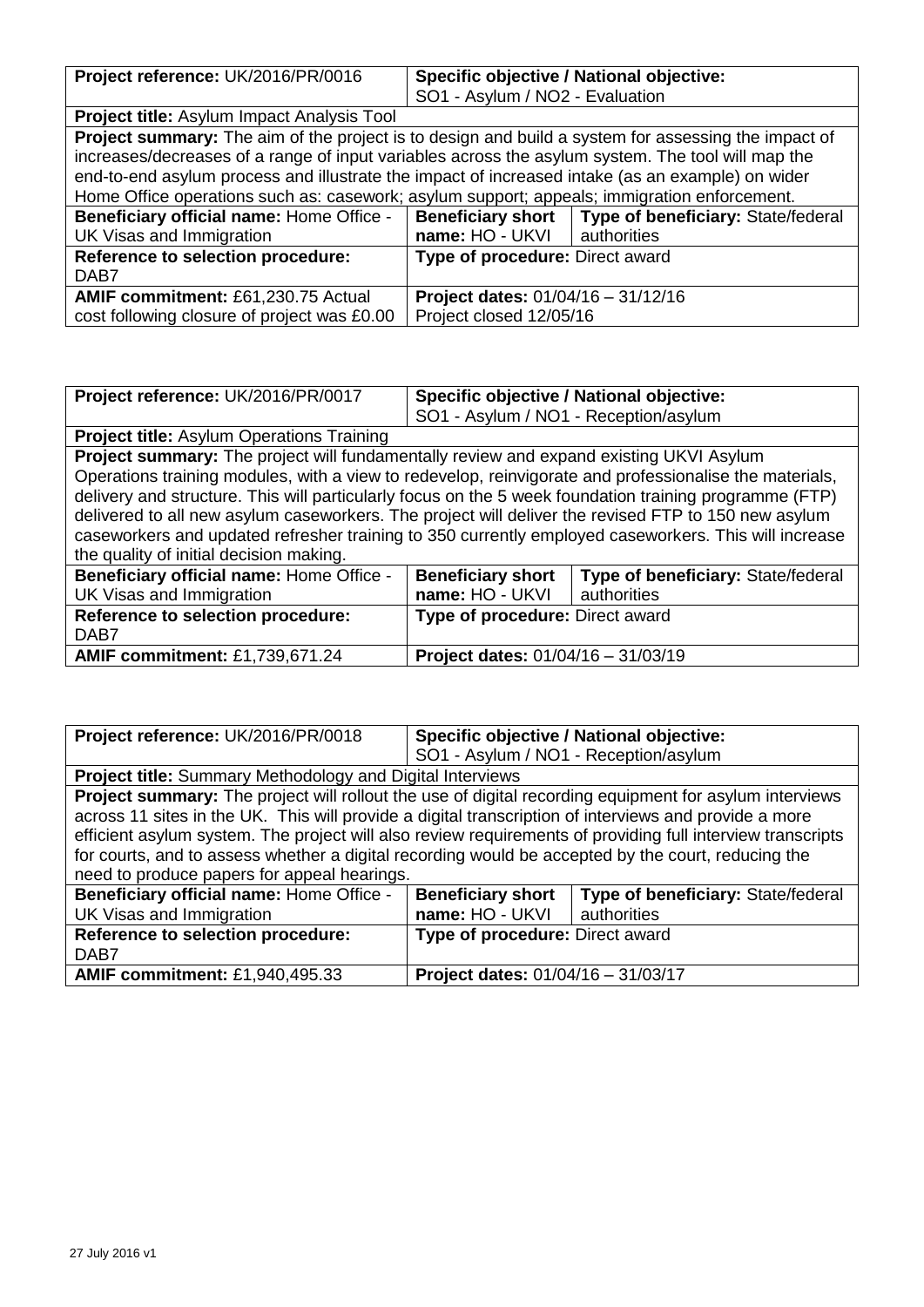| Project reference: UK/2016/PR/0019                                                                  | Specific objective / National objective:                                                         |                                    |  |
|-----------------------------------------------------------------------------------------------------|--------------------------------------------------------------------------------------------------|------------------------------------|--|
|                                                                                                     | SO1 - Asylum / NO1 - Reception/asylum                                                            |                                    |  |
| <b>Project title: VAWG Action Plan</b>                                                              |                                                                                                  |                                    |  |
| Project summary: The project will provide a signposting and pilot counselling service to vulnerable |                                                                                                  |                                    |  |
|                                                                                                     | women who have experienced sexual violence and have entered the asylum process. The project will |                                    |  |
| provide the counselling service to 200 women through the pilot period.                              |                                                                                                  |                                    |  |
| Beneficiary official name: Home Office -                                                            | <b>Beneficiary short</b>                                                                         | Type of beneficiary: State/federal |  |
| UK Visas and Immigration                                                                            | name: HO - UKVI                                                                                  | authorities                        |  |
| Reference to selection procedure:                                                                   | Type of procedure: Direct award                                                                  |                                    |  |
| DAB7                                                                                                |                                                                                                  |                                    |  |
| AMIF commitment: £36,153.42                                                                         | Project dates: 01/04/16 - 31/03/17                                                               |                                    |  |

| Project reference: UK/2016/PR/0020                                                                                   | Specific objective / National objective:<br>SO1 - Asylum / NO1 - Reception/asylum |  |
|----------------------------------------------------------------------------------------------------------------------|-----------------------------------------------------------------------------------|--|
| <b>Project title: Asylum Seeking Children's Service</b>                                                              |                                                                                   |  |
| Das best expresses on the construction of exercise the transportant of the distribution of the continuation that HIZ |                                                                                   |  |

**Project summary:** The project will ensure that unaccompanied children claiming asylum in the UK receive adequate support and assistance, including independent advice, in order to prevent harm and to protect from exploitation by developing better access to support processes. The project will ensure that 5500 UASCs per annum receive support though the process of their asylum claim in England, support and assistance will available face-to-face, and group or individual sessions.

| <u>a a la la componenta de la componenta de la contra disponenta de la componenta de la componenta de la componenta</u> |                                           |                                    |
|-------------------------------------------------------------------------------------------------------------------------|-------------------------------------------|------------------------------------|
| Beneficiary official name: Home Office -                                                                                | <b>Beneficiary short</b>                  | Type of beneficiary: State/federal |
| UK Visas and Immigration                                                                                                | name: HO - UKVI                           | l authorities                      |
| Reference to selection procedure:                                                                                       | <b>Type of procedure: Direct award</b>    |                                    |
| DAB7                                                                                                                    |                                           |                                    |
| <b>AMIF commitment: £600,000.00</b>                                                                                     | <b>Project dates: 01/04/16 - 31/03/17</b> |                                    |
|                                                                                                                         |                                           |                                    |

| Project reference: UK/2016/PR/0021                                                                      | Specific objective / National objective: |                                           |
|---------------------------------------------------------------------------------------------------------|------------------------------------------|-------------------------------------------|
|                                                                                                         | SO3 - Return / NO2 - Return measures     |                                           |
| <b>Project title:</b> Criminal Casework Investigations Intervention                                     |                                          |                                           |
| <b>Project summary:</b> The project has 2 aims. The first is to build the capacity of Criminal Casework |                                          |                                           |
| Investigations Team to assist in resolving the most challenging TCN Foreign National Offender (FNO)     |                                          |                                           |
| cases by:                                                                                               |                                          |                                           |
| - establishing the identity and nationality in disputed cases;                                          |                                          |                                           |
| - tracing current FNO absconders via improved investigation and family tracing techniques               |                                          |                                           |
| - cooperation with consulates/embassies to identify and issue travel documentation                      |                                          |                                           |
| The project will expand the skills of the staff on the team to ensure appropriate prosecution action is |                                          |                                           |
| taken against complex cases.                                                                            |                                          |                                           |
|                                                                                                         |                                          |                                           |
| <b>Beneficiary official name: Home Office -</b>                                                         | <b>Beneficiary short</b>                 | <b>Type of beneficiary: State/federal</b> |

| Beneficiary official name: Home Office - | <b>Beneficiary short</b>                  | Type of beneficiary: State/federal |
|------------------------------------------|-------------------------------------------|------------------------------------|
| Immigration Enforcement                  | name: $HO - IE$                           | authorities                        |
| Reference to selection procedure:        | <b>Type of procedure: Direct award</b>    |                                    |
| DAB <sub>6</sub>                         |                                           |                                    |
| <b>AMIF commitment: £3,303,713.25</b>    | <b>Project dates: 01/04/16 - 31/03/17</b> |                                    |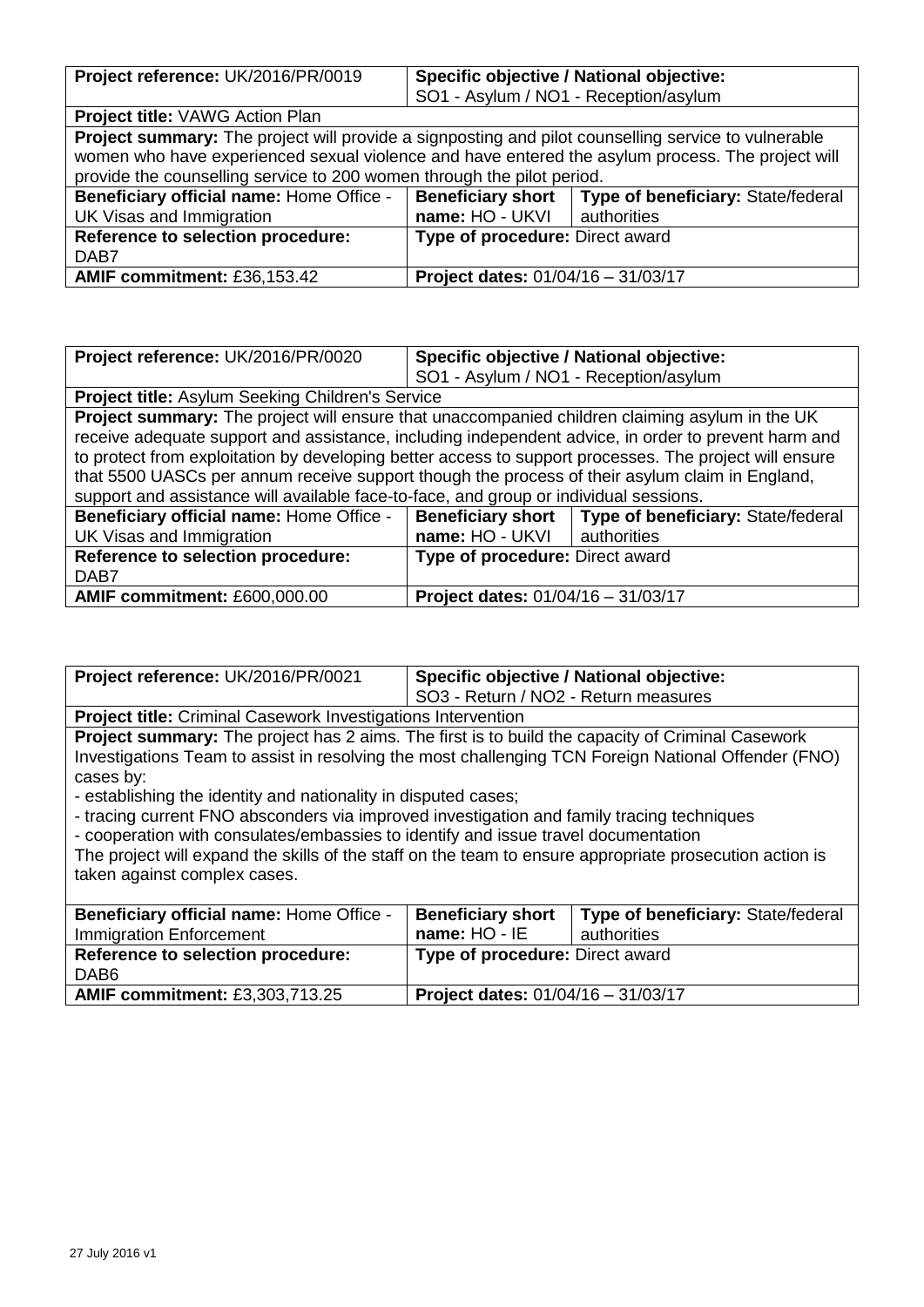| Project reference: UK/2016/PR/0022                                                                       | Specific objective / National objective:  |                                    |
|----------------------------------------------------------------------------------------------------------|-------------------------------------------|------------------------------------|
|                                                                                                          | SO3 - Return / NO2 - Return measures      |                                    |
| <b>Project title:</b> Family Returns Unit (FRU) 2                                                        |                                           |                                    |
| <b>Project summary:</b> The aim of the project is to ensure the removal of families once all outstanding |                                           |                                    |
| claims to remain in the UK have been exhausted. The project focus is on encouraging and supporting       |                                           |                                    |
| families to return via one of the UKs voluntary routes, but if not effecting an enforced removal whilst  |                                           |                                    |
| ensuring the safeguarding of children. The expected outcome is to remove 900 family units through        |                                           |                                    |
| the life of the project.                                                                                 |                                           |                                    |
| Beneficiary official name: Home Office -                                                                 | <b>Beneficiary short</b>                  | Type of beneficiary: State/federal |
| <b>Immigration Enforcement</b>                                                                           | name: HO - IE                             | authorities                        |
| Reference to selection procedure:                                                                        | Type of procedure: Direct award           |                                    |
| DAB <sub>6</sub>                                                                                         |                                           |                                    |
| <b>AMIF commitment: £7,800,895.15</b>                                                                    | <b>Project dates: 01/04/16 - 31/03/19</b> |                                    |

| Project reference: UK/2016/PR/0023                                                                    | Specific objective / National objective:  |                                    |  |
|-------------------------------------------------------------------------------------------------------|-------------------------------------------|------------------------------------|--|
|                                                                                                       | SO3 - Return / NO2 - Return measures      |                                    |  |
| <b>Project title:</b> Return of Irregular Migrants by Charter Flight 2                                |                                           |                                    |  |
| Project summary: To undertake the removal of irregular migrants to their country of origin on charter |                                           |                                    |  |
| flights with escorts. The removals will be made in a safe and dignified manner with escorting staff   |                                           |                                    |  |
| having received appropriate training. The outcome of the project will be 3516 removals.               |                                           |                                    |  |
| Beneficiary official name: Home Office -                                                              | <b>Beneficiary short</b>                  | Type of beneficiary: State/federal |  |
| <b>Immigration Enforcement</b>                                                                        | name: $HO - IE$                           | authorities                        |  |
| <b>Reference to selection procedure:</b>                                                              | Type of procedure: Direct award           |                                    |  |
| DAB <sub>6</sub>                                                                                      |                                           |                                    |  |
| <b>AMIF commitment: £19,166,746.29</b>                                                                | <b>Project dates: 01/04/16 - 31/03/18</b> |                                    |  |

| Project reference: UK/2016/PR/0024                                                                                                                                                                                                                                                                                                                                                                                                        | Specific objective / National objective:               |                                                   |  |
|-------------------------------------------------------------------------------------------------------------------------------------------------------------------------------------------------------------------------------------------------------------------------------------------------------------------------------------------------------------------------------------------------------------------------------------------|--------------------------------------------------------|---------------------------------------------------|--|
| <b>Project title: Returns Facilitation at Heathrow and Yarl's Wood</b>                                                                                                                                                                                                                                                                                                                                                                    | SO3 - Return / NO2 - Return measures                   |                                                   |  |
| <b>Project summary:</b> The project will provide independent support and advice to those in immigration<br>detention at 3 centres to encourage the migrants to comply with the returns process. The project will<br>contribute to 624 compliant returns per year, reducing the average number of days in detention<br>reducing costs to the UK, and allowing detainees to make an informed choice and to return in a<br>dignified manner. |                                                        |                                                   |  |
| Beneficiary official name: Home Office -<br><b>Immigration Enforcement</b>                                                                                                                                                                                                                                                                                                                                                                | <b>Beneficiary short</b><br>name: HO - IE              | Type of beneficiary: State/federal<br>authorities |  |
| <b>Reference to selection procedure:</b>                                                                                                                                                                                                                                                                                                                                                                                                  | Type of procedure: Direct award                        |                                                   |  |
| DAB <sub>6</sub>                                                                                                                                                                                                                                                                                                                                                                                                                          |                                                        |                                                   |  |
| <b>AMIF commitment: £1,004,538.15</b>                                                                                                                                                                                                                                                                                                                                                                                                     | <b>Project dates: <math>01/04/16 - 31/03/19</math></b> |                                                   |  |